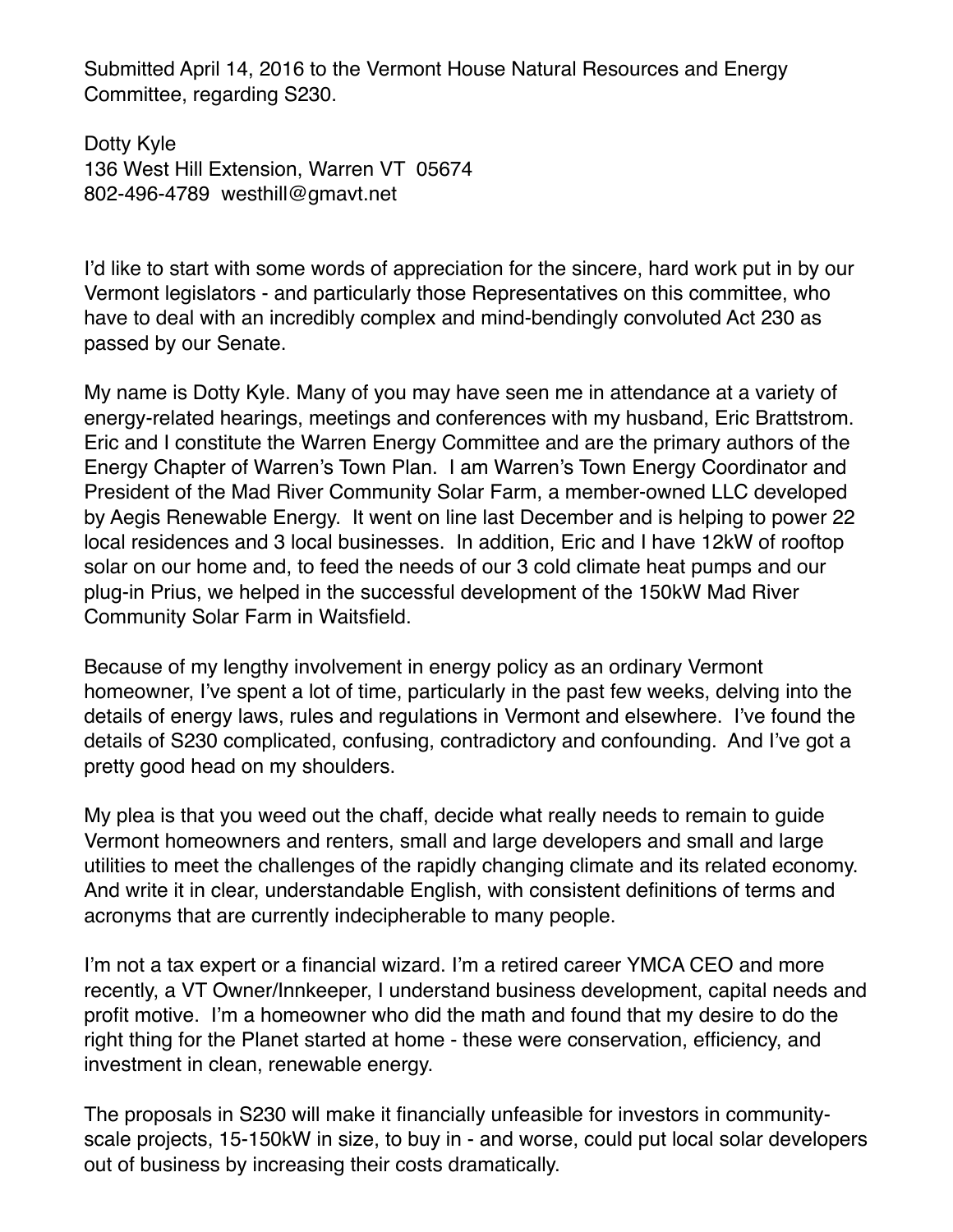If I could wave a magic wand, I'd make dramatic changes to the net metering sections of S230. First I'd hold up voting on this bill until Town Plans are in place that specify how towns will help Vermont meet its energy goals stated in the CEP. I would make no changes in the existing regulatory scheme until then - (except for the PSB lifting the cap on renewables). I firmly believe that until VT towns and cities feel that they have a real say and have skin in the game, we'll see continuing nimbyism and make no progress. There's some good backup for that idea in Belgium's recent wind development experience. Industrial scale developers from outside the country proposed building a lot of wind turbines and the locals went berserk. Local developers took up the mantle and got local homeowners to take ownership of the turbines and the protests went away. I think you would find the same result with community scale solar in Vermont.

As I mentioned, I am one of the authors of the Energy Chapter of Warren's Town Plan. It opens with this sentence: "The purpose of this Chapter is to help Warren residents to understand and plan for climate changes ahead and to work to meet the State of Vermont's Comprehensive Energy Plan (CEP) goal of 90% renewable energy by 2050." I have a copy of the report with me. The full text can be found on Warren's web site, [warrenvt.org](http://warrenvt.org) and there's a lengthy addendum on the Energy Committee's web pages, [energy.warrenvt.org](http://energy.warrenvt.org)

If S230 must be voted on, I'd recommend dramatic changes to the proposals regarding net metering adjustments. I can see rewarding preferred sites, but why can't towns put into their plans a mandated x (whatever number relates to the size of the town or city) sites they are ready/willing to see developed for projects up to, say, 300 kW of locally owned community solar. That's just 2 acres for a 150 kW array and 4 for a 300 kW array. Not every town has the "preferred" type of project site, and fewer have clear written community standards for preferred solar siting as currently outlined in S230.

Why are homeowners penalized - those who want to do the right thing and save \$ on their electric bills - but don't have a roof that's facing south? They're equally unlucky if their roof is too old to sustain an array for 25 years, or live at a site with tall trees, or maybe they're renters who have to foot their own electric bills. Why are these groups treated differently than those who have the ability to install roof-mounted solar? These net-metering category adjustors are unrealistic.

I can see some merit in siting adjustors, but I sure can't see why folks who own panels as part of a group are lumped together in the same category with developer-owned, or utility-owned arrays.

I also have a big problem understanding why there is a penalty for folks in Community projects who choose to retire their RECs, thereby keeping the environmental attributes of their solar farms. Why can't these be counted as additions to Vermont's Renewable Portfolio Standard? What is the rationale for instead being penalizing? GMP says they need the sales of RECs to keep the costs to rate-payers low. But there is no published